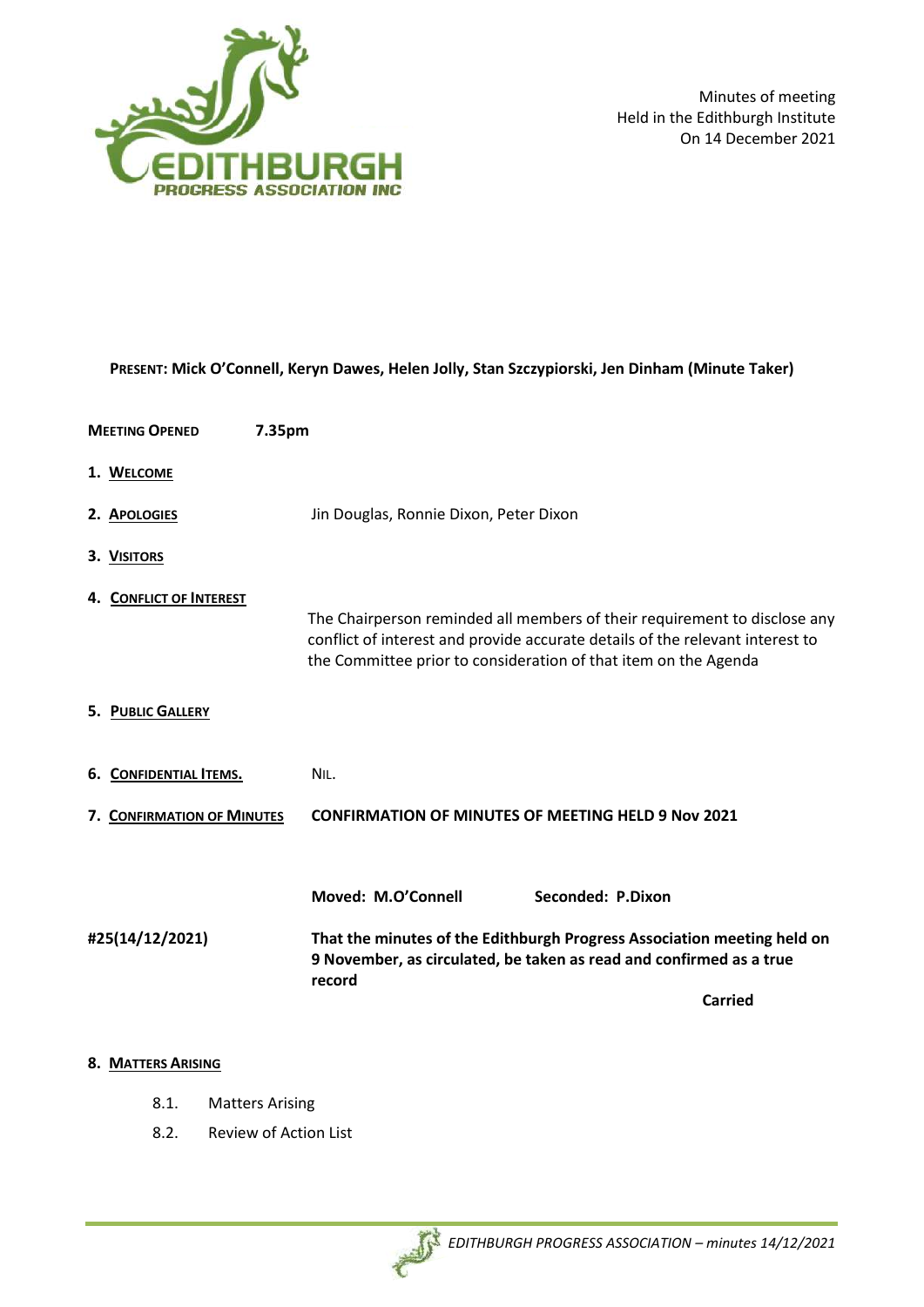## **9. REPORTS**

9.1. Caravan Park Working Group Report

# **CPWP Meeting Minutes 1 December 2021**

## **Meeting opened: 9.00am**

1. Fire reels

Fire reel installation completed.

- 2. Speed Limit signage Most signs completed, but waiting on more paint as more was used than expected by the painter.
- 3. Tagging and testing Mick had discussions with Peter Hancock and Richie Tape. Mick sent a copy of the draft Tagging and Testing proposal to Peter and Richie for approval. Non-compliant junction box connections given until July 1 2022 to become compliant or park access will be revoked.
- 4. Progress BBQ invitation Thank you for the support of Progress members, who attended the bbq with ASL's and Permanents. A successful day.
- 5. Security System Codes will be issued with the time expiring at the end of the contract. Only two ASL's have yet to provide the codes they are currently using.
- 6. Northern camp kitchen

No specific time frame, but expected to be within 5 years.

- 7. New contract discussion Mick to provide a draft of a Permanent and ASL (Temporary) contract prior to the February meeting.
- 8. New CPWP Rep Martin has talked to one potential candidate.
- 9. Tourism issues Martin heard positive feedback while in the Riverland about the events in the park. Media feedback has also been positive.
- 10. Consequence of non-compliance with the rules

Issues include not picking up dog poo, not tying dogs up and not complying with the contract. There needs to be consequences of non-compliance otherwise there is no incentive to follow expectations. For example, a contract may not be renewed for repeated breaches. Discussion to continue.

11. Helpers

A number of park patrons have provided help recently. Thank you to many people, but in particular Chris Hutchison (pruning roses), Steve O'Reilly (hose reel set up), Dorothy Judd (planting flowers and shrubs) and Michael Woods (help getting the pump to the septic working again)

12. Credit card and Profit/Loss statements

After 7 months the cards have finally arrived and been activated.

- 12. Water heater replacement Completed.
- 13. Future food catering events at the park

Stan outlined discussions he has had with Lesley stating the park will not have any external catering events in the park for the next 6 months, but can have catering on non-long weekends. Mick had a slightly different interpretation stating that he understood for the next 6 months first option would be given to local businesses for catering, otherwise other providers could be engaged.

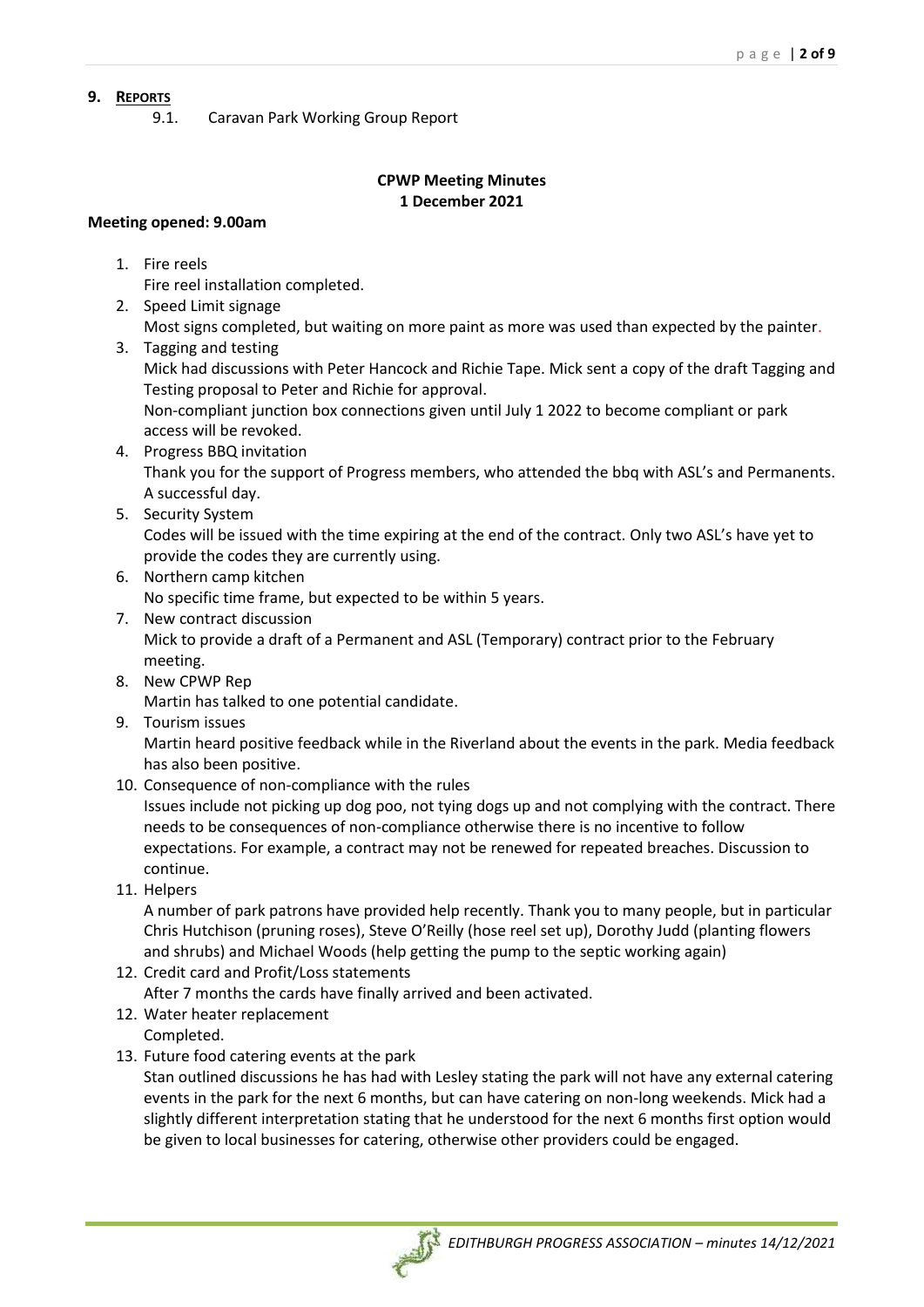To ensure clarity and understanding, a motion was put forward to members seeking clarification on the interpretation of the motion with the Caravan Park and Local Businesses (option 1 and options 2 below). Following further discussion after the meeting the Motion was withdrawn. Option 2 stands.

Mick foreshadowed two motions (options) for the next Progress Meeting:

Option 1. That local businesses, for the next 6 months, be given first priority for catering on long weekends at the Caravan Park. If local business are not successful, **external food businesses can be call in.** Review in May 2022

Option 2. That local businesses, for the next 6 months, be given first priority for catering on long weekends at the Caravan Park. If local business are not successful, **no external food businesses will be call in.** .

Agree: On non-long weekends the Caravan Park can engage either local or non-local businesses for catering.

A meeting between the four food outlets and Sonya had been organised, unfortunately Sonya was not available to attend. CPWP believe this is an important meeting to progress dialogue between the park and other businesses.

14. Storage/Staff amenities

Mick spoke with a Council Town Planner and Muriel Sholes (YP Council Manager of Caravan Parks), who visited the park on Friday Dec 3. CPWP recommend plans for a shed, lined at one end, to be drawn up for council approval and ready for quoting. Allan Cotton to be engaged to draw up plans for \$500.

The current situation of storing the linen in the house and garage and folding it in the garage is unsatisfactory. Getting a shed built and lined for storage is probably 9 months away. In order to improve things short term, the proposal being investigated is to hire a shipping container at \$100 per week.

Motion

That Progress support hiring a container for linen storage and processing until a permanent replacement has been built.

15. Gutters

Cleaning completed

16. Gas regulator

Mick still to set up a Zoom meeting with Andrew McCann from the Office of the Technical Regulator, Steve Dumesny (plumber who installed taps and hot water services), Sonya and Shane and Mick to fix any issues.

- 17. Extra hours for Bron and Travis Bron will be needed for an extra 8 to 9 hours for December. Travis is being subsidised until January, but long term he will still be needed in the yard.
- 18. Cleaning fees for one night cabin stays

Progress passed a motion to increase the cleaning fee to \$30 and this had been implemented.

- 19. Staff Meeting with cleaners Staff reminded of the cleaning requirements with Covid eg wearing masks, cleaning gear being colour coded for specific uses with yellow only to be used if there is an outbreak.
- 20. Southern end land

The section of land on the southern end, outside the park, is full of weeds. Muriel has investigated and it belongs to the State Government, not Council or the Park.

21. Tarrifs for 22/23

Sonya to bring a proposal to the meeting in February.

22. Dog wash

An option could be set up for about \$2000 including signage.

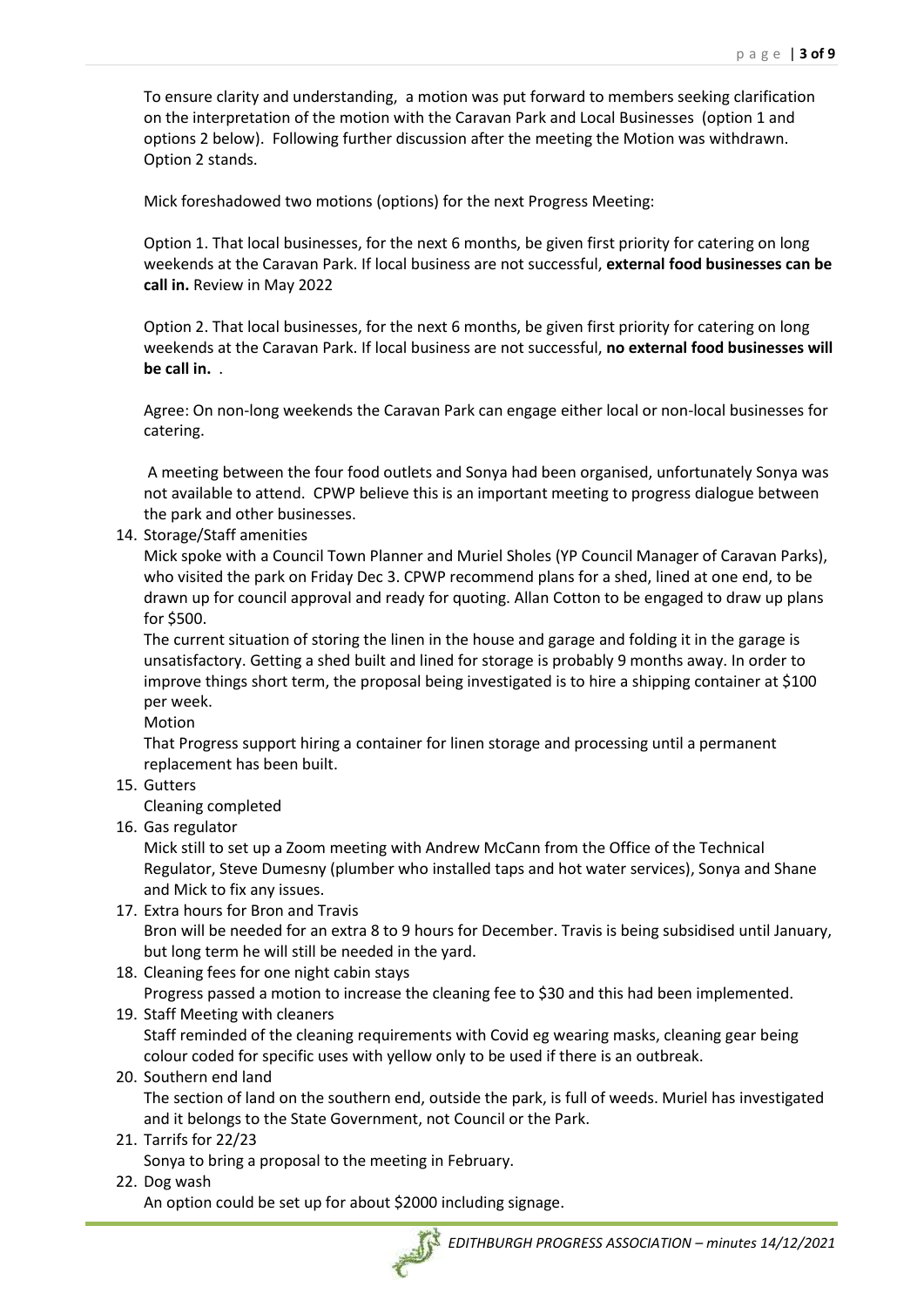### 23. Ice

Proposing that ice now be sold at the caravan park with a supplier providing a freezer and ice delivery.

|                 | Moved: M.O'Connell                                                                                                                                                                                                                     | Seconded: K.Dawes                                                         |
|-----------------|----------------------------------------------------------------------------------------------------------------------------------------------------------------------------------------------------------------------------------------|---------------------------------------------------------------------------|
| #26(14/12/2021) | local businesses for catering                                                                                                                                                                                                          | That on non long weekends the Caravan Park can engage either local or non |
|                 |                                                                                                                                                                                                                                        | Carried                                                                   |
|                 | Moved: M.O'Connell                                                                                                                                                                                                                     | Seconded: K.Dawes                                                         |
| #27(14/12/2021) | That there is a need to hire a container for processing and storing linen to<br>free up the bedroom in the Manager's house. The cost would be \$100 per<br>week and this would be required until the storage shed is built.<br>Carried |                                                                           |
|                 |                                                                                                                                                                                                                                        |                                                                           |

9.2. Progress Financial Report

#### FORD McCARTHY & ASSOCIATES

ABN 88 471 591 794 finance@fordmccarthy.com

To: Edithburgh Progress Association Inc

From: Ford McCarthy & Associates

Meeting Date: 14<sup>th</sup> December 2021

Report Title: Finance Report

### Financial Reports from MYOB

The following reports have been submitted for your consideration:

- \* Balance Sheet for Edithburgh Progress Association as an entity
- \* Profit and Loss (with last year)
- \* Profit and Loss

## Additional Reports from Excel

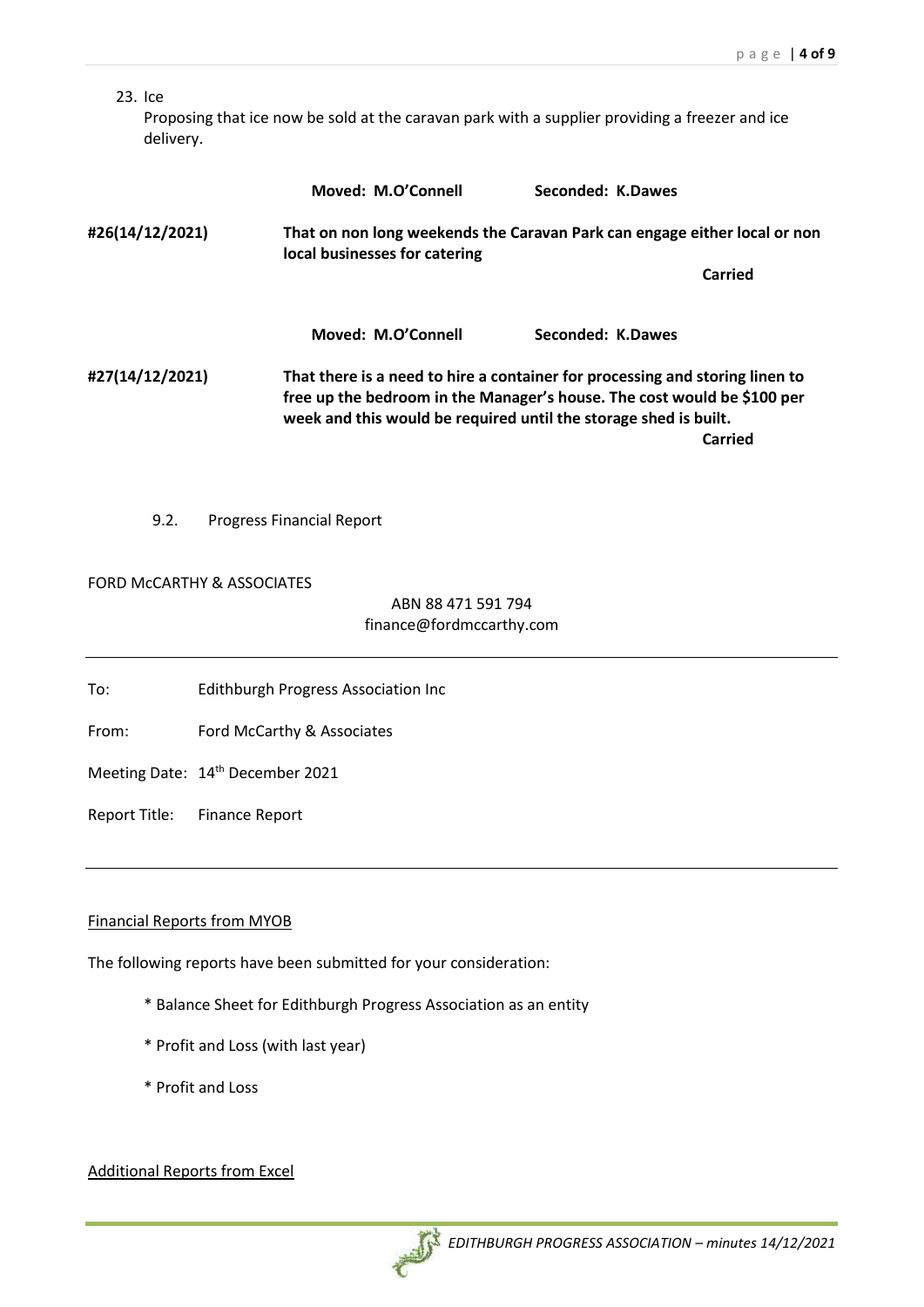- \* Budget vs Actual with Remaining Balances
	- \*Caravan Park \*Progress Association \*Finance & Capital \*Edithburgh Events Group \*Day at the Burgh
- \* Occupancy Rates November 2021 and November 2020

#### General Business

Commercial income at 30<sup>th</sup> November is \$416239 compared to \$383025 the previous year.

Operating expenditure at 30<sup>th</sup> November is \$345774 compared to \$273817 in the prior year.

The above figures do not include the capital items/plant which come to a total of \$124073.

The cheque account has a balance of \$79275, The Express Saver Account has a balance of \$188611 and the Future Community Projects Fund has a balance of \$40511.

#### 9.3. Day at the Burgh – Helen Jolly

Request for continued funding and to use the current years funding for another project Need to supply a clear expense list for the last event Action: J. Dinham to request fund acquittal from the committee

9.4. Cooee

Shirley Thompson, Terry Braund and Karen Godfrey have been busy with the producing assisted by Keryn Dawes with Cath Dawes proof reading. The first run sold out and they are already into printing the second run.

9.5. Markets

EDITHBURGH MARKETS - EPA REPORT (12<sup>th</sup> December) 2021

Report

Markets Held on Sunday 12<sup>th</sup> December Main Hall - Booked in 12 stallholders with 17 tables used. Supper Room – Booked in 6 stall holders with 8 tables used.

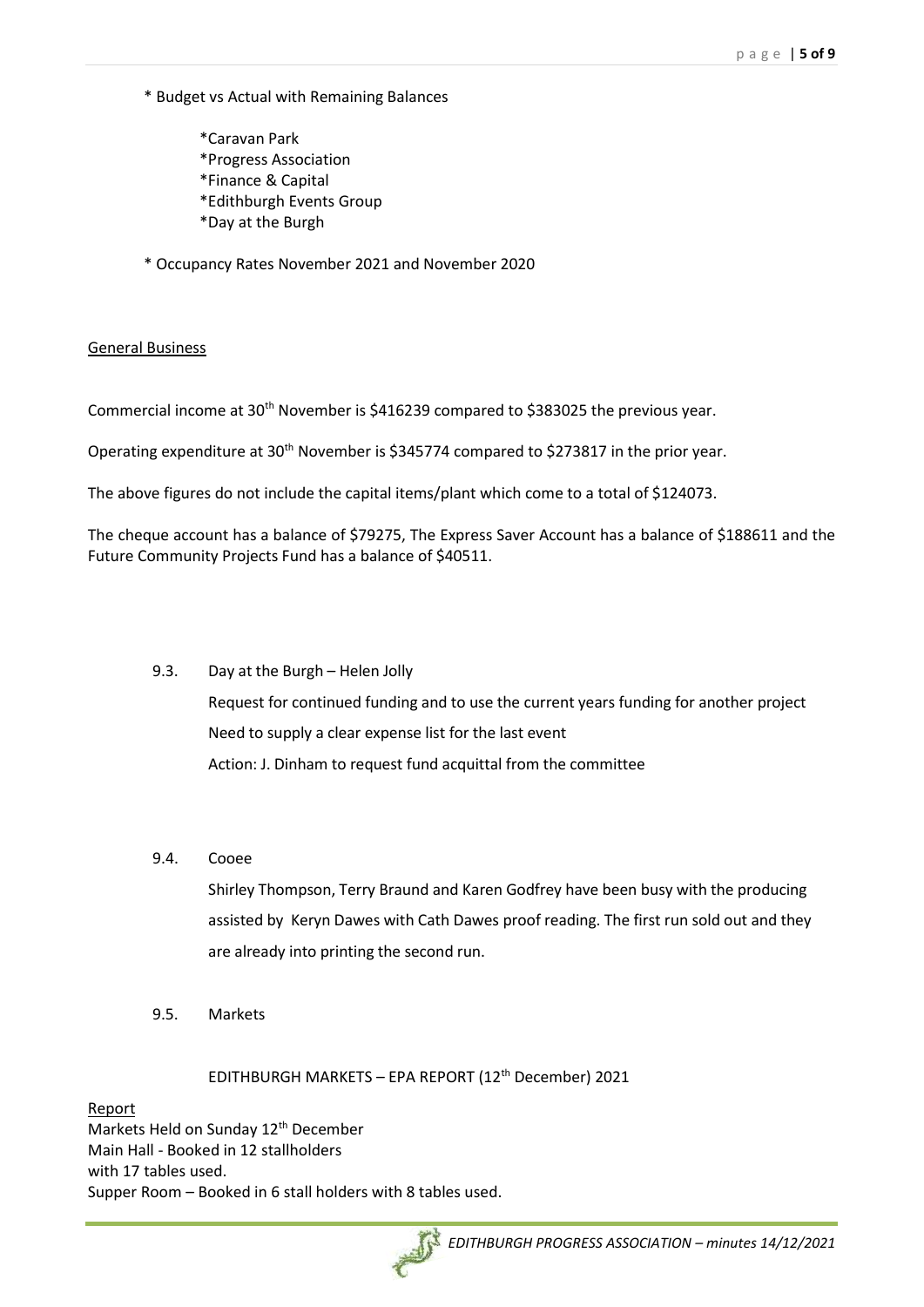Lawn Area – Booked 3 Marquees Doctors room was booked by Carol Hall. Finances received:\$265.00 + Insurance from 1 Stall Holders \$14.00. **Summary** Overall very quiet markets this month. The Oysters Van on the lawn and BBQ for the museum were very successful.

Proposed EDITHBURGH MARKET DATES 2022 SUNDAY: 9<sup>th</sup> JANUARY, SUNDAY: 13th MARCH (Adelaide cup) SATURDAY: 17th APRIL (Easter W/E) SUNDAY: 15th MAY SUNDAY: 12th JUNE (Queens Birthday) SUNDAY: 10<sup>th</sup> JULY (School Holidays) SUNDAY: 14<sup>th</sup> AUGUST SUNDAY: 11<sup>th</sup> SEPTEMBER SUNDAY: 2nd OCTOBER (Labour Day) SUNDAY: 6<sup>th</sup>. NOVEMBER (D.A.T.B) SUNDAY: 18<sup>th</sup> DECEMBER

- 9.6. Events Committee nothing for this month
- 9.7. Edithburgh Museum Report

Trying to get the Bell from the Clan Ranald for display and repairs to the Jetty Truck.

- 9.8. Edithburgh Environment and Garden Committee The foreshore is starting to green up and thanks to everyone involved. Edith St is looking good and really starting to flower.
- 9.9. Councillor's Report

#### **10. CORRESPONDENCE**

10.1. **CORRESPONDENCE IN**

**Moved: K.Dawes Seconded: P.Dixon**

**#28(14/12/2021) That correspondence in and out as tabled be accepted.**



*EDITHBURGH PROGRESS ASSOCIATION – minutes 14/12/2021*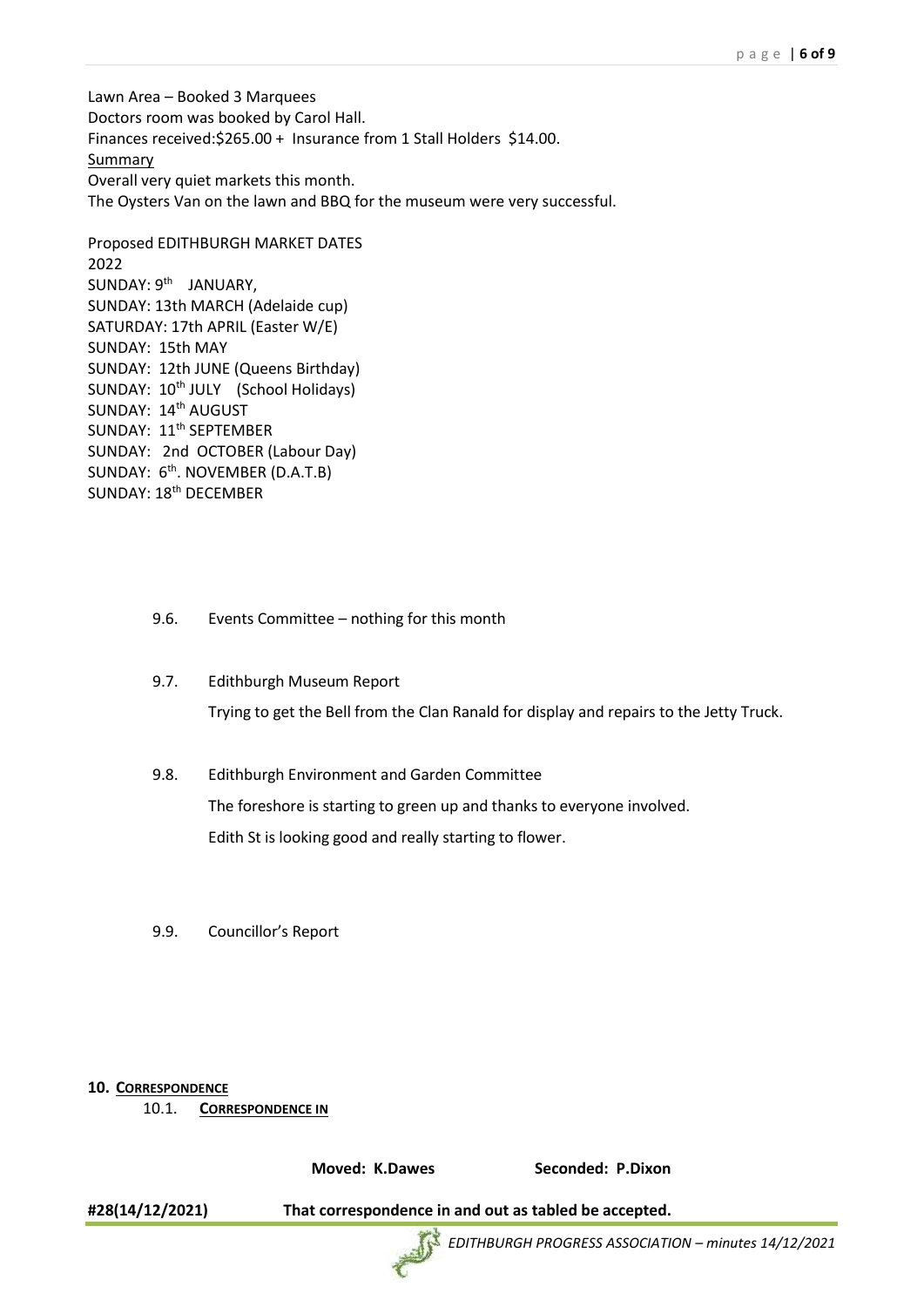#### **Carried**

### **11. General Business**

- 11.1. HJ update on proposal for youth voice and also how this may impact on beginning the process for a BMX or similar facility Looking at starting up next year as the end of the year is too late to start organizing As for BMX track, look at what kids want, perhaps employ someone to gather info on design and then apply for grants. Clare's park cost \$70K and this could be implemented here.
- 11.2. KD pool update, Gripton's Mum's plaque Letter to Council for the Griptons to place 2<sup>nd</sup> plaque on Grant Griptons seat No pool net this year – as an engineer can't be found to certify the structure. Trial net going well and lots of pics taken, net below waterline so no weed is being caught. Chris has completed the purchases for the net and a Marine Engineer has been found but can't certify it this year as he is busy. Major leak in pool and needs to be repaired – early next week would be good for repairs but can't reach Goldy Jeffery Robinson has donated 20 of his fishing books.  $4<sup>th</sup>$  run of Birds of the Heel, new publisher and book looks great
- 11.3. Council Budget planning 22/23 J.Dinham to submit the paving plan that was put forward last year and did not get through
- 11.4. J.Dinham Edithburgh Community Grant Nuggett's fish cleaning station and Bowls club TV and sound system both successful with the grant receiving \$1500 each. Fish Cleaning station money depending on Council approval
- 11.5. SS Borrowing items from the Caravan Park: finalise the procedure Contact Progress Member – go to park and sign out the items and then return them **Moved: S.Szczypiorski Seconded: K.Dawes**
- **#29(14/12/2021) That Garry Weekley is to pre plan and coordinate the "in and out" of items in the storage shed with the items being recorded by the Caravan Park Manager.**

**Carried**

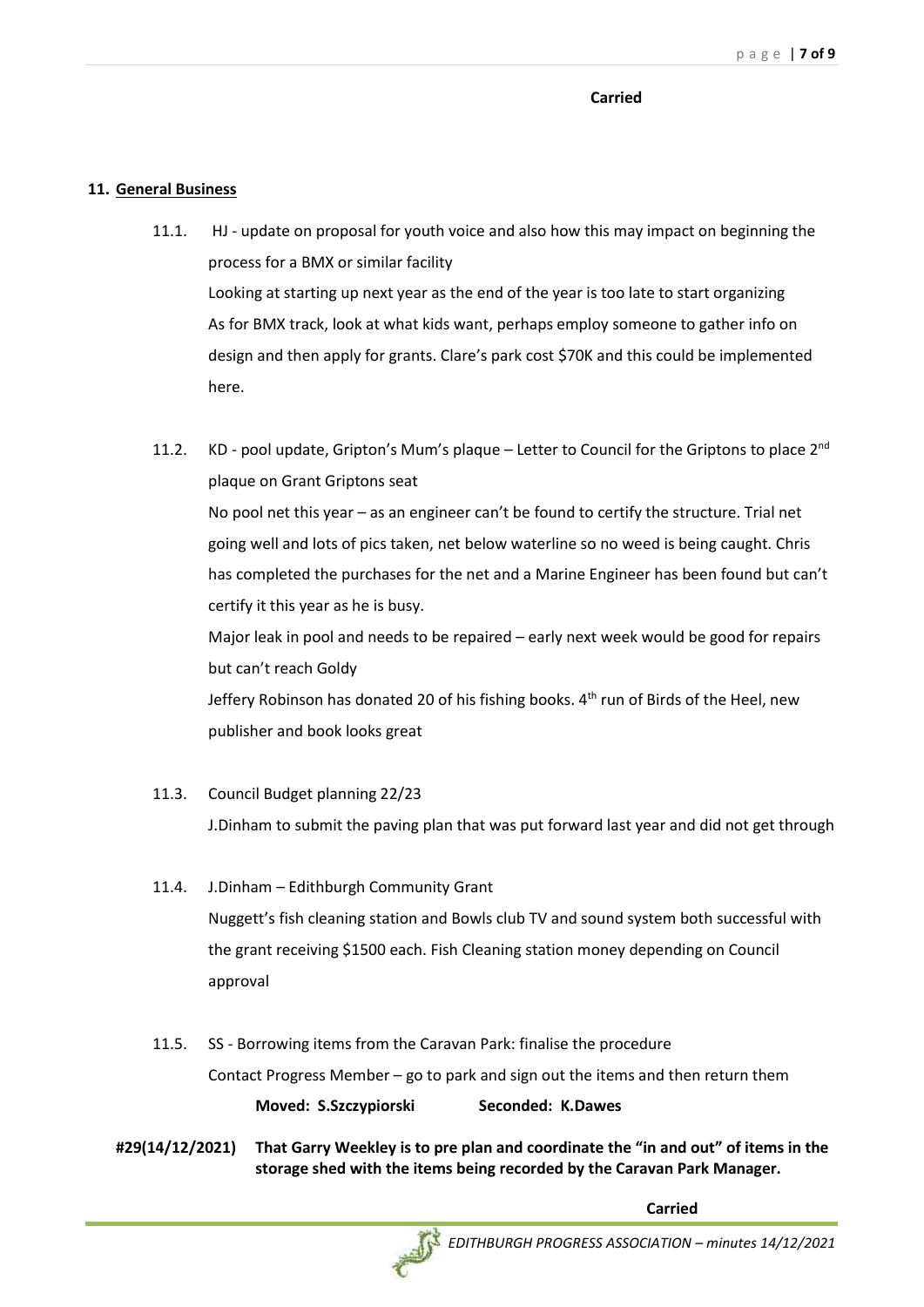- 11.6. 180 Degrees consulting going ahead with town planning and due to select a University to deal with.
- 11.7. Jin Douglas withdraws suggest to engage a Graphic Designer to assist with the Cooee
- 11.8. RD Markets at the Institute over holidays This is not something that Progress has any say in as the Institute hires out the hall
- 11.9. Disabled table at the Playground Action: S.Szczypiorski to approach Council

## **MEETING CLOSED 10.35PM By Stan Szczypiorski DATE OF NEXT MEETING – 8 Feb 2022**

**The meeting held did not have a quorum for voting on motions. Motions were proposed and then voted on by email on 15/12/2021**

**Email Motion: Day at the Burgh committee to access \$5000 allocated for Day at the Burgh 2021 for the March Twilight Blues 2022.**

**Moved: H.Jolly Seconded: R.Dixon**

**#30(23/12/2021) That the Day at the Burgh Committee can use the \$5000 allocated for Day at the Burgh 2021 for the Twilight Blues at the Burgh 2022.**

**Carried**

**Email Motion: Free Camping at the Oval – YP Council request a motion on Edithburgh Progress' thoughts as the Oval is on Council Land and has not been approved by Council. Water and Toilets are being made available and there have been issues with blocked toilets and rubbish.**

**Moved: M.O'Connell Seconded: S.Szczypiorski**

**#31(06/01/2022) That the Edithburgh Progress Association does not support free camping being offered at the Edithburgh Football Oval or any other location within the town limits.**

**Carried**